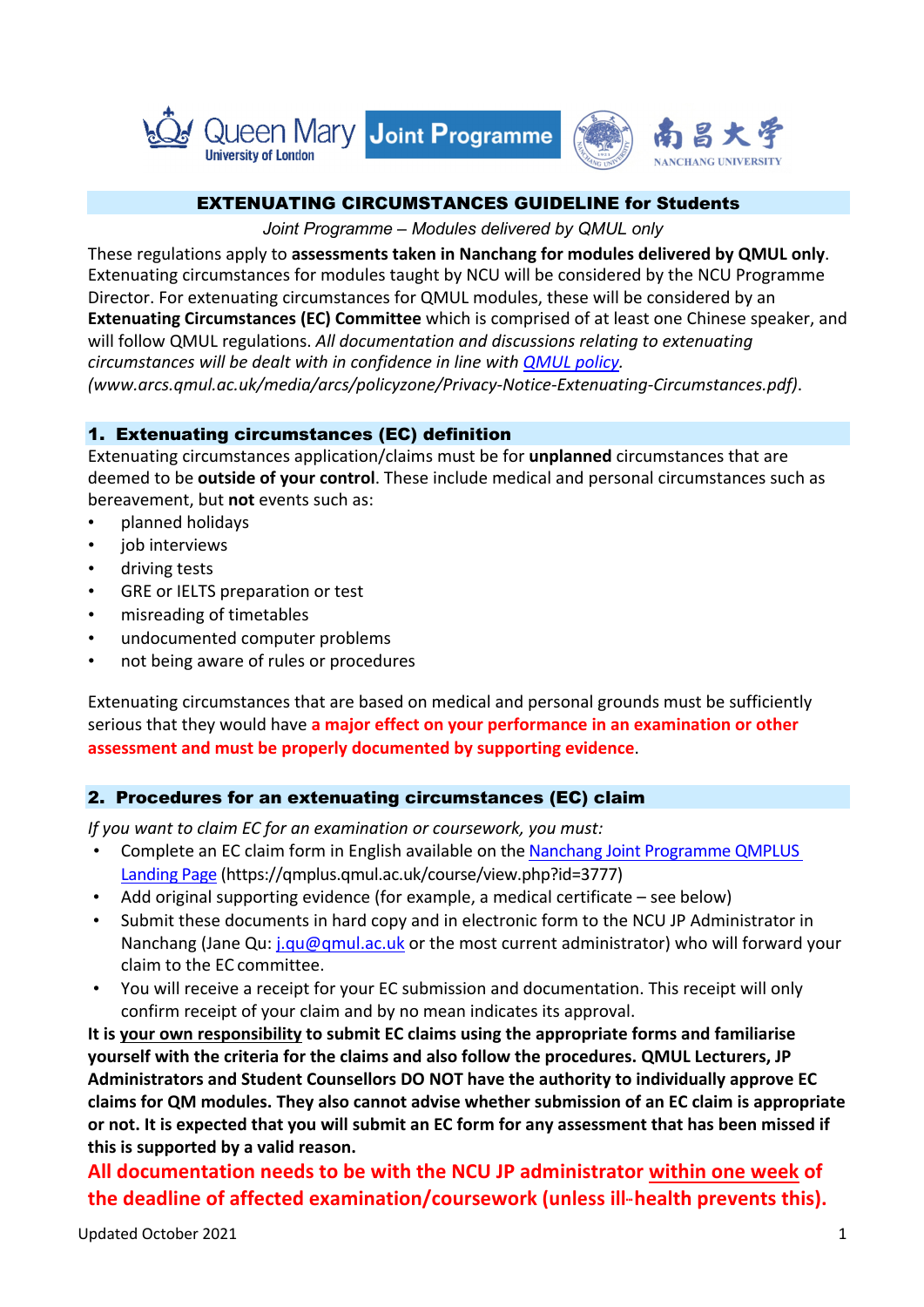### 3. Protocol for considering EC claims

All EC claims are considered by a committee, the **Extenuating Circumstances (EC) Committee** *AFTER* **all the examinations are over** and a final decision will only be made by the Subject Examination Board (SEB), which takes place **AFTER** the examination period. **QMUL Lecturers and JP Administrators DO NOT have the authority to individually approve EC claims for QM modules.** Therefore, they **cannot** tell you at any stage whether your EC claim has been approved or rejected. Please make sure that only valid and well-documented claims are submitted to avoid missing an examination attempt, as the outcome will only be decided **AFTER** the examination period.

**If the Board accepts the claim,** there will be no cap on the sit mark. If the claim is relating to a resit, the resit mark will remain capped at 40% (meaning you can only get a maximum mark of 40%, no matter how well you have done in the resit examination). You will be able to take the missed examination at the next available semester-specific resit period (see Nanchang Joint Programme QMPLUS Landing Page for the semester-specific resit periods). If the claim concerns coursework, your mark will stand without penalty.

**If the Board rejects the claim,** the result will be shown as 0FR on your transcript for examinations and any further resit will be capped at 40% and that will be counted as a missed attempt. If the claim is relating to coursework, your mark will be subject to late submission penalties (see below).

**Note:** If you have an EC claim for examinations for Semester B modules approved BUT do NOT meet the progression requirements (i.e. have failed more than 20 NCU credits for the whole year), you will be required to take your first attempt of the examinations **OUT OF ATTENDANCE** during the next Semester B examination period (usually in February/March of the following year). This means that you will not be able to progress nor retake the year and will have to wait until you have sat the examinations. If you pass enough NCU credits after sitting the examinations, you will progress to the next developmental year (e.g. progress from year 1 to year 2 or from year 2 to year 3) at the beginning of the following academic year. If you do not pass the examinations and do not have enough credits to progress, you will be offered a retake year at the beginning of the next academic year. Therefore, please **be mindful** when submitting ECs for **Semester B examinations** because, even if the ECs are approved **you might still lose one year** if you do not meet the requirements for progression.

**Remember**: Just because you have an official medical certificate from a registered medical practitioner does not mean the claim will be automatically approved. Medical certification needs to be issued in a timely manner with your illness and to support your claim.

In order to be valid, the extenuating circumstances must address the following criteria:

- unplanned
- outside of the student's control
- such that there has been a negative impact on the ability of the student to undertake or complete any assessment
- cast doubt on the likely validity of the assessment as a measure of the student's achievement.